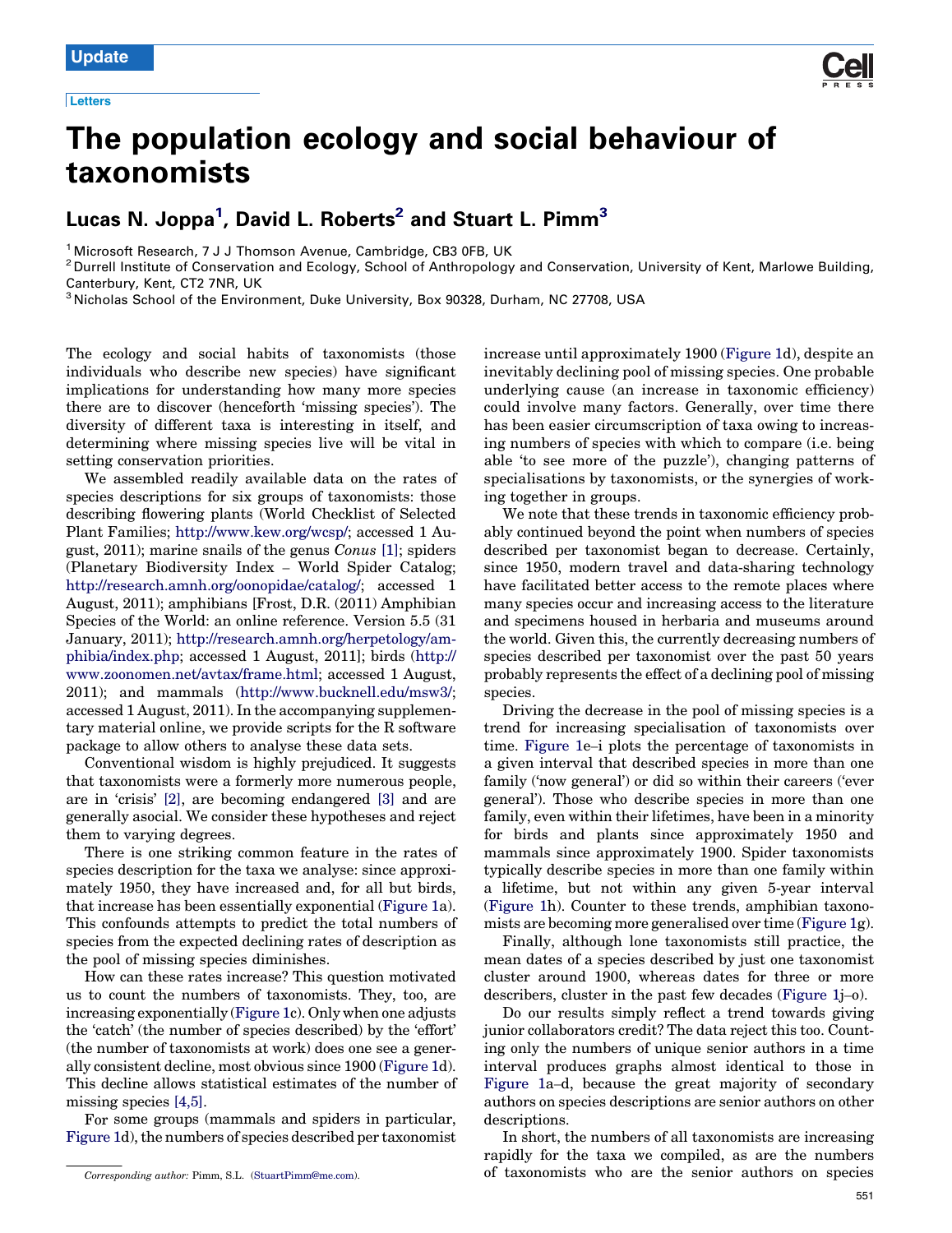<span id="page-1-0"></span>

Figure 1. Trends over time in species discovery rates and taxonomic effort. (a) The number of species described per 5 years, (b) the cumulative number of species, (c) the number of taxonomists involved in species descriptions and the (d) species per taxonomists. Data are three-period moving averages to show trends. (e-i) The percentages of taxonomists who described species in more than one family in their careers ('ever general') or within that 5-year interval ('now general'). Data are three-period moving averages to show trends. (j–o) The average dates when increasing numbers of taxonomists were involved in describing species.

descriptions. For most taxa, taxonomists are becoming taxonomically specialised, and more taxonomists are involved. Although we cannot tell from the data here, it is likely that this collaboration involves different skills and abilities now than in the past, where description meant a simple account of morphology.

How can these results fit with evidence that those who only do taxonomy are becoming scarce [2,3,6]? Clearly, taxonomic description no longer belongs to those who do nothing else; species description is much more widely practiced. Geography probably matters, as anecdotal evidence indicates the numbers of traditional taxonomists are increasing in developing countries but declining in developed ones. However, we cannot tell whether the increase in breadth oftaxonomic practice is a cause or a consequence of the decline in those who do nothing else.

For our examples, the numbers of species described per taxonomist have dropped for over a century, despite increasing taxonomic effort, collaboration and specialisation. For the relatively well-known taxa we survey, this surely reflects the diminishing pools of missing species. It might not be general, however. The patterns for speciose but more poorly known taxa, probably including insect groups such as beetles and parasitic wasps, might be very different.